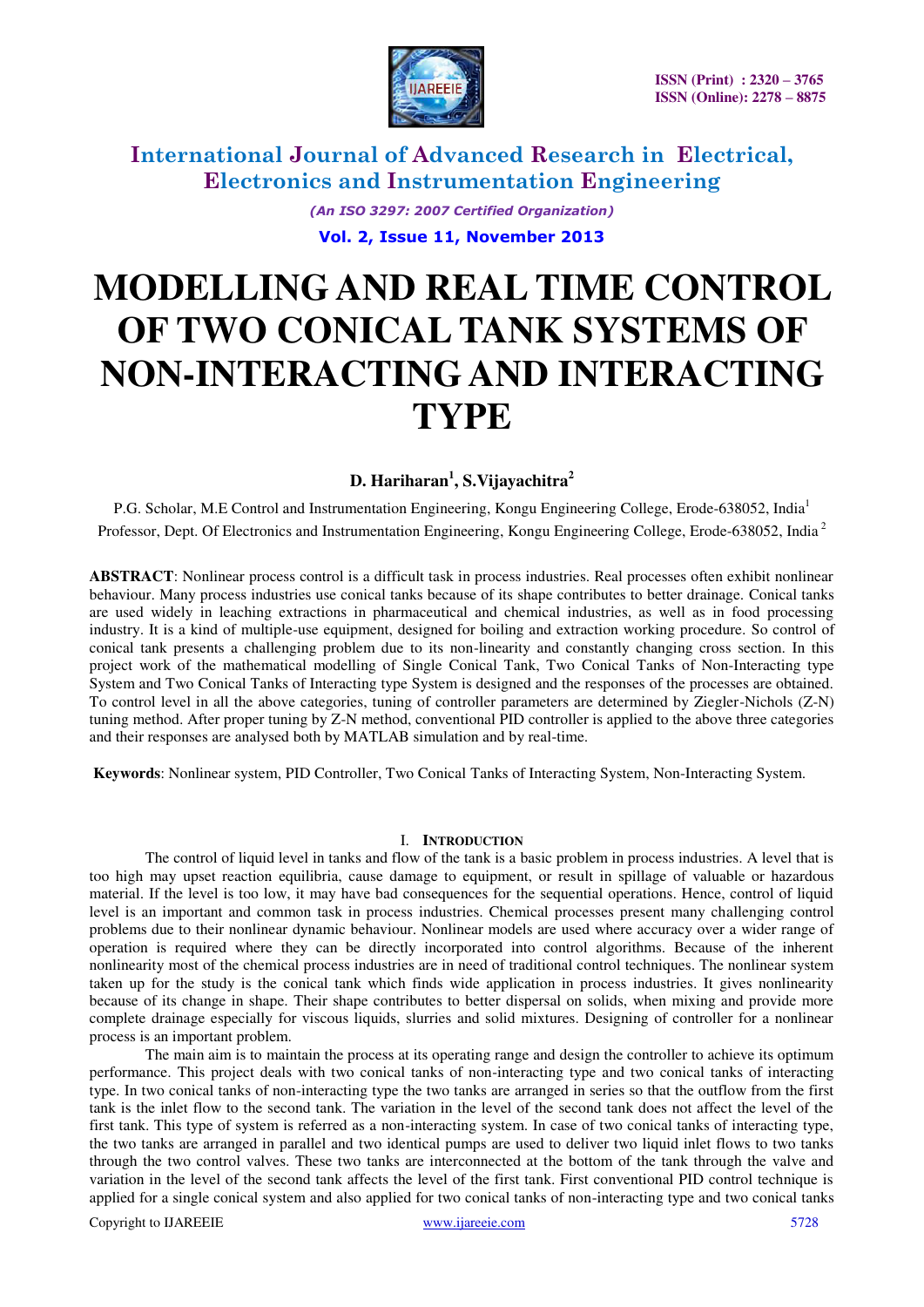

*(An ISO 3297: 2007 Certified Organization)* 

#### **Vol. 2, Issue 11, November 2013**

of interacting type. The responses of the above categories are carried out by using MATLAB based simulation and also real time control is verified.

#### II. **MATHEMATICAL MODELING**

#### *A. Mathematical Modelling of Two Conical Tanks of Non-Interacting Type System(TCTNIS)*

Two tanks are arranged in series so that the outflow from the first tank is the inlet flow to the second tank. Here the outflow from the first tank depends only on the height of the first tank and the variation in the height of the second tank does not affect the response of first tank. This type of system is said to be non interacting system. The Fig. 1 represents the two conical tanks of interacting type system.



Fig. 1. Two Conical Tanks of Non-Interacting Type System

By considering the following design parameters, the transfer function of the proposed system is expressed as follows: Considering tank dimensions has,

Total Height of the tank  $H = 60$  cm

Top Radius of the Tank  $R = 15$  cm

Valve Co-efficient  $C_v = 5$ 

Transportation delay =0.3sec

$$
\frac{Y_2(s)}{U_1(s)} = \frac{1.2393 \cdot \exp(-0.3s)}{44038.51s^2 + 1135.1s + 1}
$$
\n(1)

#### *B. Mathematical Modelling of Two Conical Tanks of Interacting Type System(TCTIS)*

The schematic diagram of two conical tanks of interacting type system is shown in Fig.2. It is a two tank benchmark problem that has been used by a number of researchers. TCTIS consists of two identical conical tanks, two identical pumps that deliver the liquid flows in Fin1 and Fin2 to tank 1 and tank 2 through the two control valves MV1 and MV2. In tank, the liquid should be of constant density, the tank to have uniform cross sectional area but the outflow in the tank is not linear due to the variation in the depth of the conical tank. Our objective is to find a transfer function that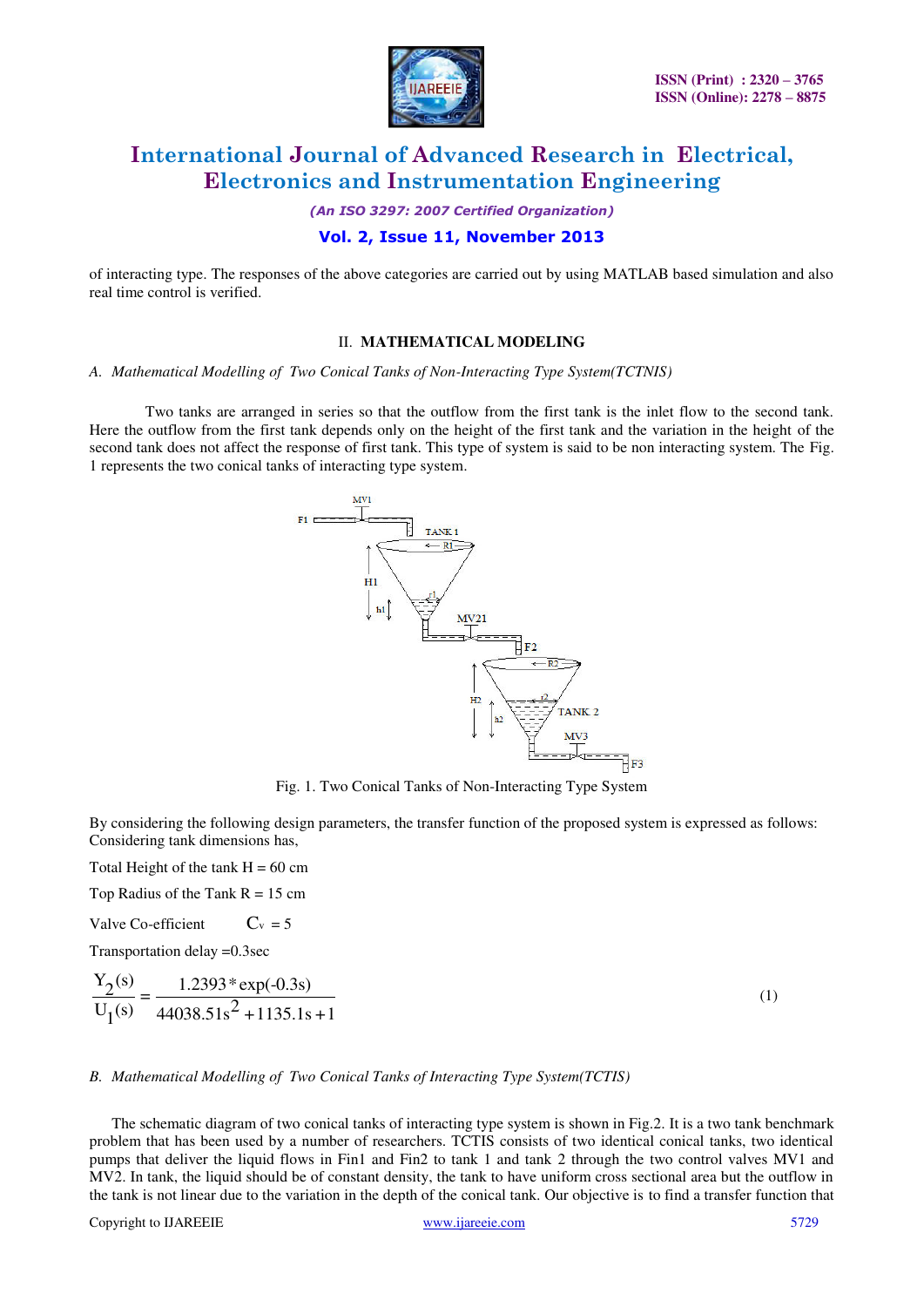

*(An ISO 3297: 2007 Certified Organization)* 

### **Vol. 2, Issue 11, November 2013**

relates to  $Y_2$  (Nominal Height of Tank 2) to  $U_1$  (Inlet Flow of Tank 1) that is  $U_1(s)$  $Y_2(s)$ 1 . The approach will be to obtain a

transfer function for each tank,  $U_1(s)$  $\frac{Y_1(s)}{Y_1(s)}$  and  $U_2(s)$  $Y_2(s)$ 2 .



Fig. 2. Two Conical Tanks of Interacting Type System

For Steady State Condition  $h_1 = 45$  cm and  $h_2 = 20$  cm,  $\beta_1 = 5$  and  $\beta_2 = 2$  $\frac{Y_2(s)}{Y_2(s)} = \frac{0.5 * \exp(-0.3s)}{2}$  $U_1$ (s)  $\overline{O(0.004993s^2 + 0.127s + 1)}$ (2)

#### III. **SIMULATION RESULTS**

The simulation and real time responses for conventional PID control scheme for non-interacting non linear system and interacting non linear systems were tested at various operating points by considering TCTNIS and TCTIS. The simulation was carried out using MATLAB and the real time control of TCTNIS and TCTIS was done with LabVIEW. Fig. 3 and Fig. 4 show the simulated response of TCTNIS and TCTIS with various level set points and Fig. 5 and Fig. 6 show the real-time control of TCTNIS and TCTIS with PID controller.

.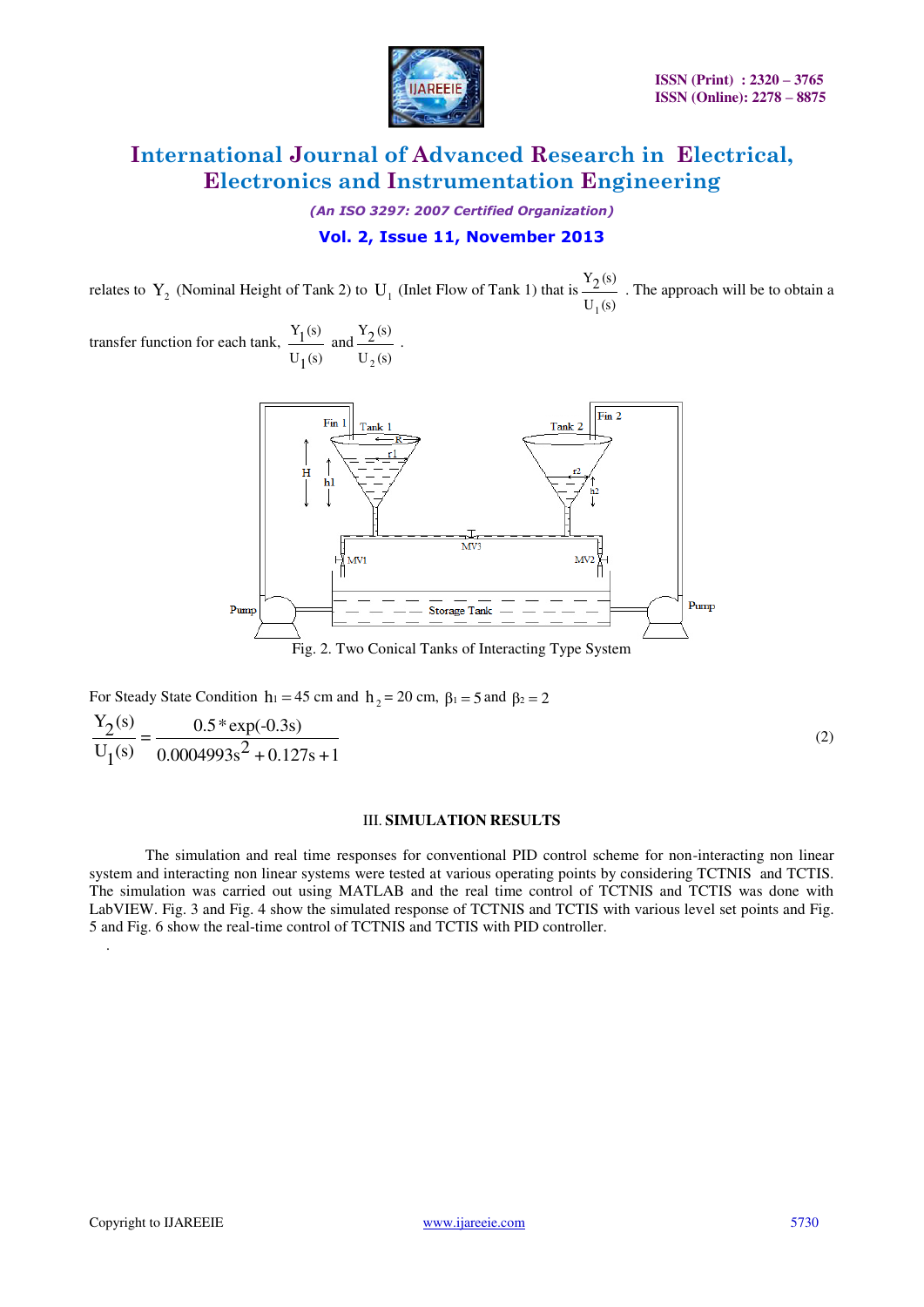

*(An ISO 3297: 2007 Certified Organization)* 

### **Vol. 2, Issue 11, November 2013**







Fig. 4. Two Conical Tanks of Interacting Type System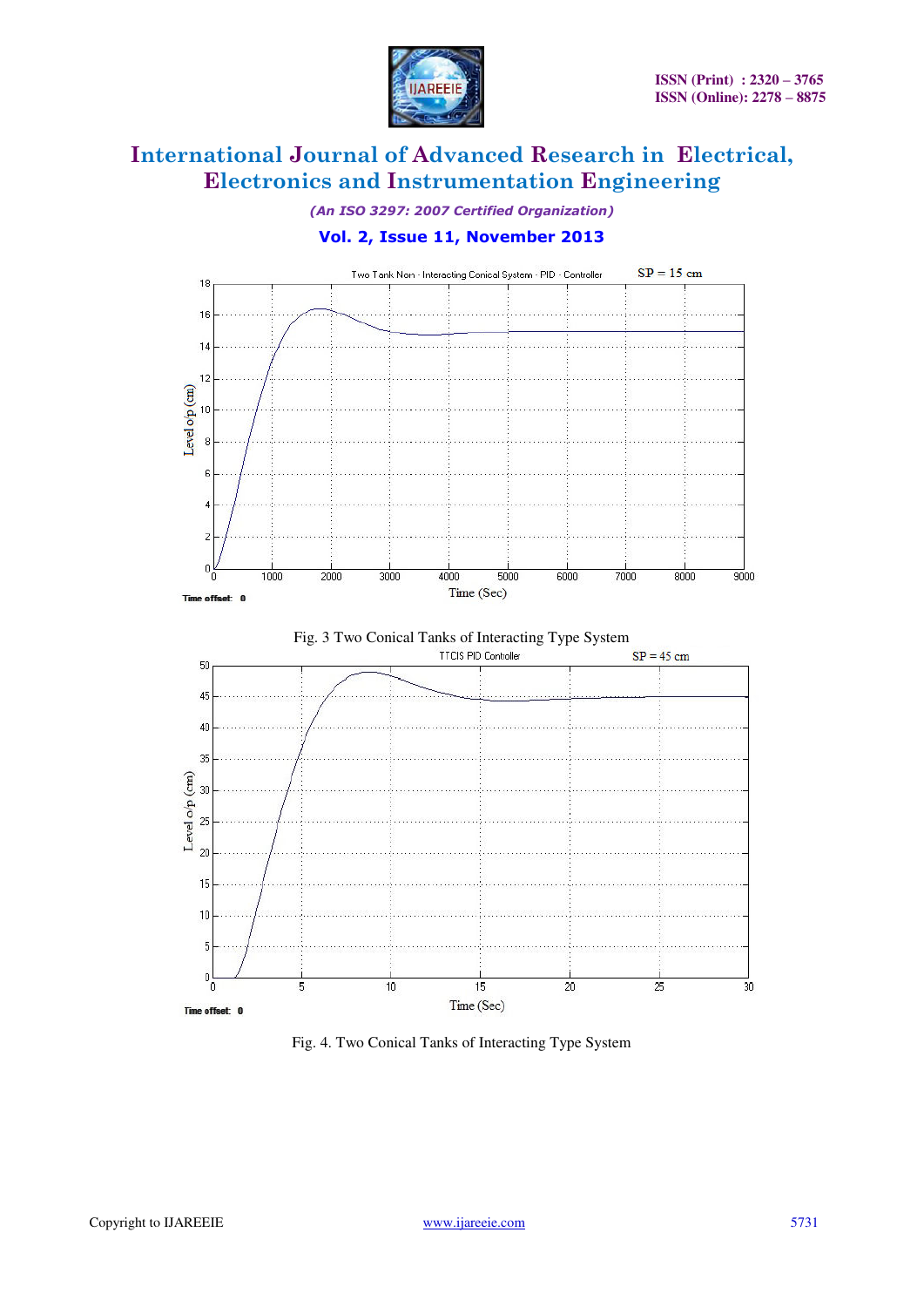

*(An ISO 3297: 2007 Certified Organization)* 

### **Vol. 2, Issue 11, November 2013**



Fig. 5 Real time control of Two Conical Tanks of Interacting Type System



Fig. 6 Real time control of Two Conical Tanks of Interacting Type System

#### IV.**CONCLUSION**

The conventional PID controller is designed and applied to two conical tanks of non interacting type system and two conical tanks of interacting type system for level control. The conventional PID controller parameters are tuned for various heights of tank and then it is simulated under Parameter changes. Control of level in the two conical tanks of non interacting type system and two conical tanks of interacting type system processes were difficult because of their non-linear behaviour. By proper PID controller tuning, level control in all the three categories is first carried